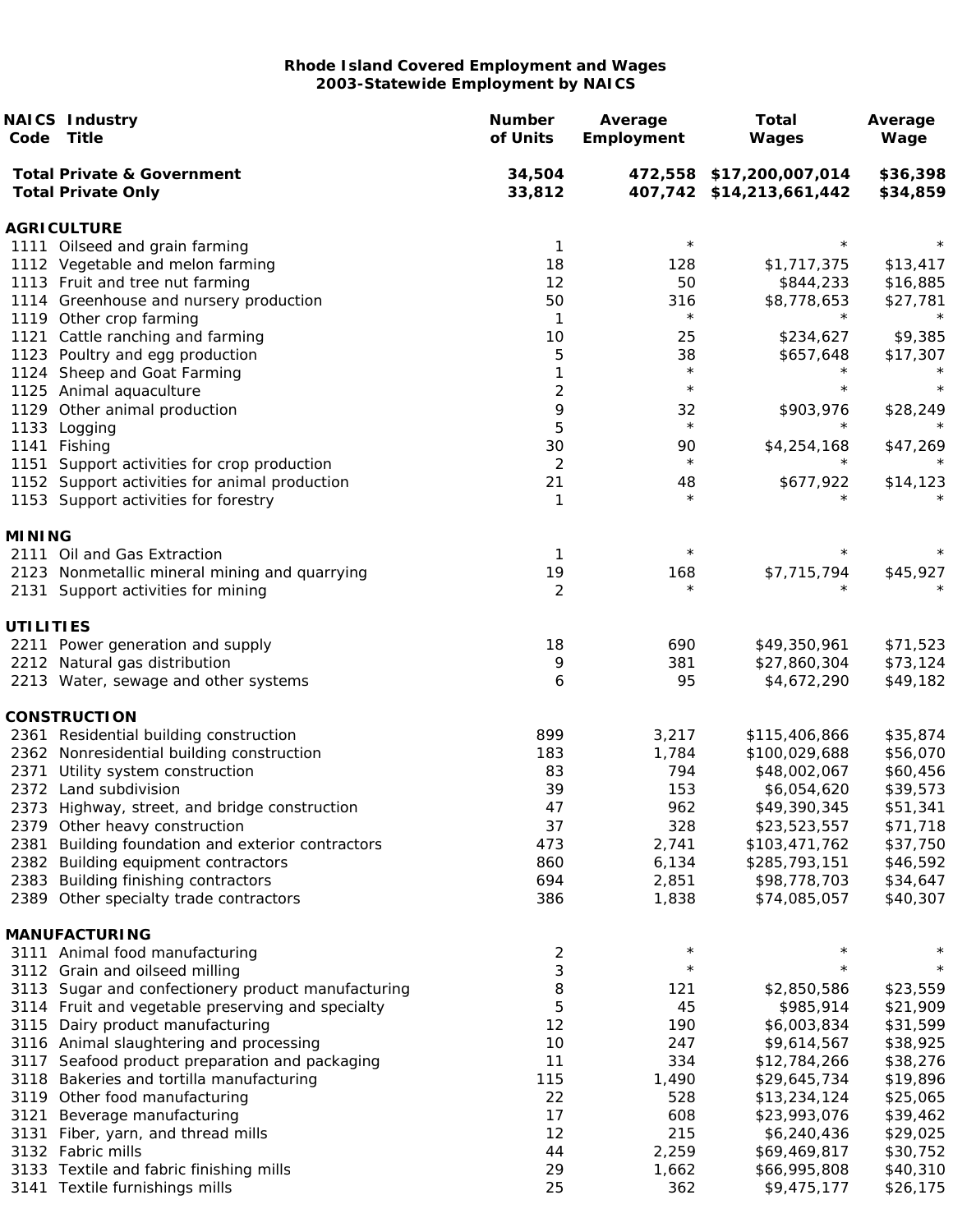|      | <b>NAICS Industry</b>                                 | <b>Number</b>  | Average    | <b>Total</b>  | Average  |
|------|-------------------------------------------------------|----------------|------------|---------------|----------|
|      | Code Title                                            | of Units       | Employment | Wages         | Wage     |
|      | 3149 Other textile product mills                      | 37             | 819        | \$22,763,745  | \$27,795 |
|      | 3151 Apparel knitting mills                           | 3              | $\star$    | $\star$       |          |
|      | 3152 Cut and sew apparel manufacturing                | 16             | 65         | \$1,414,996   | \$21,769 |
|      | 3159 Accessories and other apparel manufacturing      | 2              | $\star$    |               |          |
|      | 3161 Leather and hide tanning and finishing           | 0              | $\star$    |               |          |
|      | 3169 Other leather product manufacturing              | 15             | 250        | \$5,262,161   | \$21,049 |
| 3211 | Sawmills and wood preservation                        | 5              | 94         | \$3,400,440   | \$36,175 |
|      | 3212 Plywood and engineered wood product mfg.         | 3              | $\star$    | $^\star$      |          |
|      | 3219 Other wood product manufacturing                 | 39             | 667        | \$23,696,018  | \$35,526 |
| 3221 | Pulp, Paper and Paperboard Mills                      | 1              | $\star$    |               |          |
|      | 3222 Converted paper product manufacturing            | 45             | 1,520      | \$56,634,738  | \$37,260 |
| 3231 | Printing and related support activities               | 186            | 2,264      | \$85,184,815  | \$37,626 |
| 3241 | Petroleum and coal products manufacturing             | 4              | 83         | \$3,420,946   | \$41,216 |
| 3251 | Basic chemical manufacturing                          | 8              | 343        | \$19,665,151  | \$57,333 |
|      | 3252 Resin, rubber, and artificial fibers mfg.        | 17             | 465        | \$18,389,567  | \$39,547 |
|      | 3253 Agricultural chemical manufacturing              | $\overline{2}$ | $\star$    | $^\star$      |          |
|      | 3254 Pharmaceutical and medicine manufacturing        | 11             | 1,182      | \$97,364,939  | \$82,373 |
|      | 3255 Paint, coating, and adhesive manufacturing       | 12             | 143        | \$4,825,344   | \$33,744 |
|      | 3256 Soap, cleaning compound, and toiletry mfg.       | 16             | 774        | \$27,151,416  | \$35,079 |
|      | 3259 Other chemical product and preparation mfg.      | 18             | 1,096      | \$58,536,241  | \$53,409 |
| 3261 | Plastics product manufacturing                        | 73             | 2,982      | \$123,236,307 | \$41,327 |
|      | 3262 Rubber product manufacturing                     | 7              | 44         | \$1,620,315   | \$36,825 |
| 3271 | Clay product and refractory manufacturing             | 7              | 19         | \$347,119     | \$18,269 |
|      | 3272 Glass and glass product manufacturing            | 17             | 329        | \$14,689,744  | \$44,650 |
|      | 3273 Cement and concrete product manufacturing        | 23             | 270        | \$10,611,412  | \$39,302 |
|      | 3274 Lime and gypsum product manufacturing            | 1              | $\star$    |               |          |
|      | 3279 Other nonmetallic mineral products               | 9              | 106        | \$6,023,404   | \$56,825 |
|      | 3312 Steel product mfg. from purchased steel          | 4              | 27         | \$1,130,869   | \$41,884 |
|      | 3313 Alumina and aluminum production                  | 1              | $\star$    | $^\star$      |          |
|      | 3314 Other nonferrous metal production                | 38             | 1,292      | \$60,616,432  | \$46,917 |
|      | 3315 Foundries                                        | 43             | 502        | \$14,672,749  | \$29,229 |
| 3321 | Forging and stamping                                  | 32             | 731        | \$29,387,964  | \$40,202 |
|      | 3322 Cutlery and handtool manufacturing               | 15             | 424        | \$19,015,040  | \$44,847 |
|      | 3323 Architectural and structural metals mfg.         | 45             | 644        | \$23,729,996  | \$36,848 |
|      | 3324 Boiler, tank, and shipping container mfg.        | 12             | 1,226      | \$40,348,936  | \$32,911 |
|      | 3325 Hardware manufacturing                           | 7              | 188        | \$5,545,117   | \$29,495 |
|      | 3326 Spring and wire product manufacturing            | 19             | 973        | \$38,872,849  | \$39,952 |
|      | 3327 Machine shops and threaded product mfg.          | 101            | 1,469      | \$54,721,099  | \$37,251 |
|      | 3328 Coating, engraving, and heat treating metals     | 112            | 1,750      | \$51,753,973  | \$29,574 |
|      | 3329 Other fabricated metal product manufacturing     | 34             | 584        | \$22,548,971  | \$38,611 |
| 3331 | Agriculture., construction, and mining machinery mfg. | 2              | $\star$    | $^\star$      |          |
|      | 3332 Industrial machinery manufacturing               | 43             | 393        | \$18,861,698  | \$47,994 |
|      | 3333 Commercial and service industry machinery        | 13             | 191        | \$9,429,514   | \$49,369 |
|      | 3334 HVAC and commercial refrigeration equipment      | 7              | 521        | \$23,171,573  | \$44,475 |
|      | 3335 Metalworking machinery manufacturing             | 98             | 900        | \$34,766,394  | \$38,629 |
|      | 3336 Turbine and power transmission equipment mfg.    | 4              | 45         | \$1,347,807   | \$29,951 |
| 3339 | Other general purpose machinery manufacturing         | 25             | 270        | \$11,958,755  | \$44,292 |
| 3341 | Computer and peripheral equipment mfg.                | 6              | 412        | \$17,893,981  | \$43,432 |
| 3342 | Communications equipment manufacturing                | 10             | 253        | \$14,378,947  | \$56,834 |
|      | 3343 Audio and video equipment manufacturing          | 2              | $\star$    | $^\star$      |          |
| 3344 | Semiconductor and electronic component mfg.           | 25             | 1,241      | \$52,184,245  | \$42,050 |
| 3345 | Electronic instrument manufacturing                   | 56             | 3,118      | \$185,630,629 | \$59,535 |
|      | 3346 Magnetic media manufacturing and reproducing     | $\overline{c}$ | $\star$    | $^\star$      |          |
| 3351 | Electric lighting equipment manufacturing             | 11             | 360        | \$11,893,470  | \$33,037 |
|      | 3353 Electrical equipment manufacturing               | 9              | 891        | \$48,191,147  | \$54,087 |
|      | 3359 Other electrical equipment and component mfg.    | 28             | 1,354      | \$56,736,320  | \$41,903 |
|      | 3362 Motor vehicle body and trailer manufacturing     | 5              | 63         | \$2,673,024   | \$42,429 |
|      |                                                       |                |            |               |          |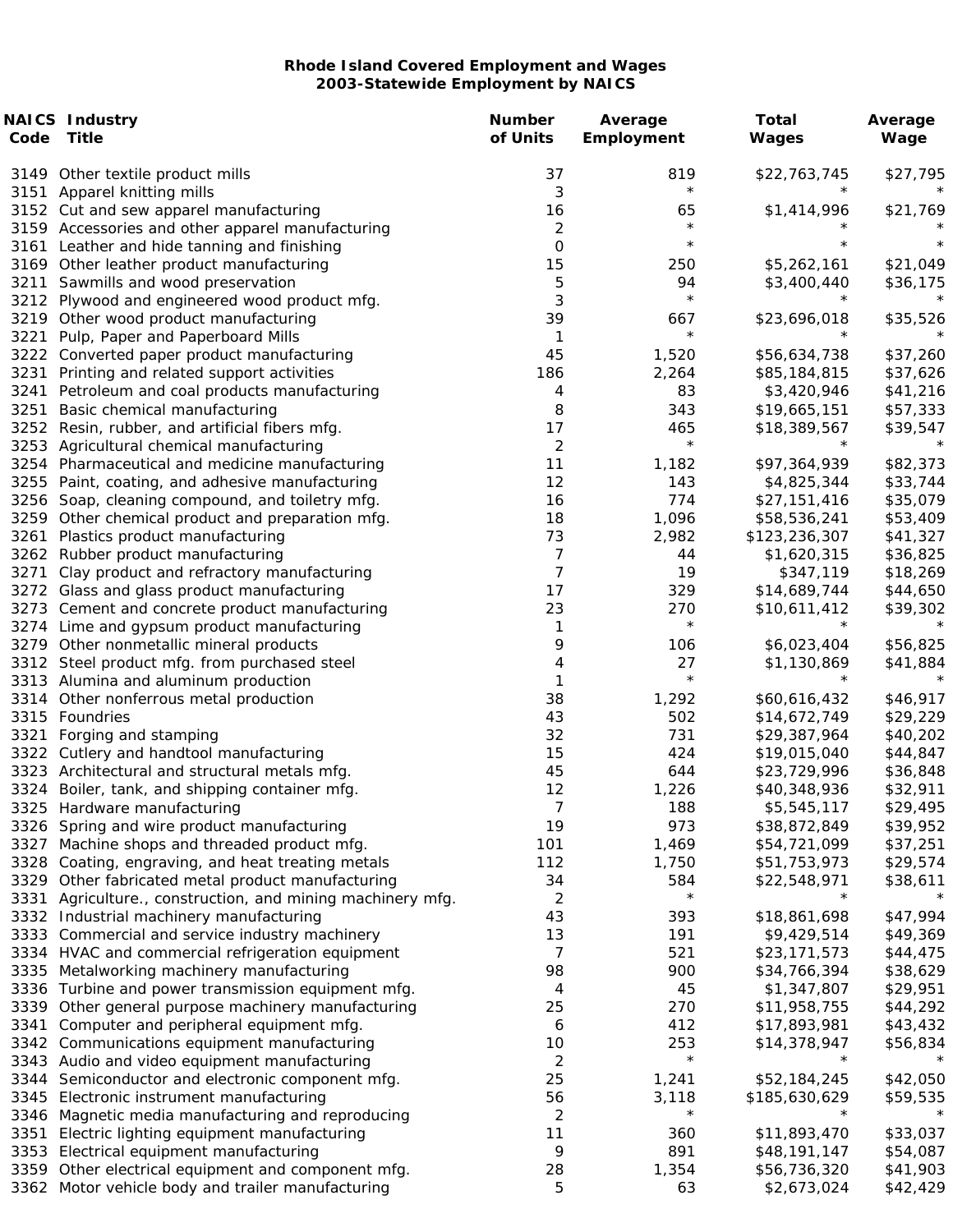| Code | <b>NAICS Industry</b><br>Title                           | <b>Number</b><br>of Units | Average<br>Employment | Total<br>Wages | Average<br>Wage |
|------|----------------------------------------------------------|---------------------------|-----------------------|----------------|-----------------|
|      | 3363 Motor vehicle parts manufacturing                   | 9                         | 109                   | \$4,755,304    | \$43,627        |
|      | 3364 Aerospace product and parts manufacturing           | 3                         | $\star$               |                | $\star$         |
|      | 3366 Ship and boat building                              | 52                        | 3,425                 | \$142,037,725  | \$41,471        |
|      | 3369 Other Transportation Equipment Manufacturing        | $\mathbf{1}$              | $^\star$              | $\star$        | $\star$         |
| 3371 | Household and institutional furniture mfg.               | 41                        | 312                   | \$9,008,644    | \$28,874        |
|      | 3372 Office furniture and fixtures manufacturing         | 34                        | 1,081                 | \$35,801,905   | \$33,119        |
|      | 3379 Other furniture related product manufacturing       | 4                         | 395                   | \$14,833,169   | \$37,552        |
| 3391 | Medical equipment and supplies manufacturing             | 67                        | 1,367                 | \$52,475,011   | \$38,387        |
|      | 3399 Other miscellaneous manufacturing                   | 481                       | 9,824                 | \$323,458,907  | \$32,925        |
|      | <b>WHOLESALE TRADE</b>                                   |                           |                       |                |                 |
|      | 4231 Motor vehicle and parts merchant wholesalers        | 108                       | 835                   | \$31,549,068   | \$37,783        |
|      | 4232 Furniture and furnishing merchant wholesalers       | 29                        | 388                   | \$16,325,025   | \$42,075        |
|      | 4233 Lumber and construction supply merchant wholesalers | 68                        | 719                   | \$31,992,289   | \$44,496        |
|      | 4234 Commercial equip. merchant wholesalers              | 221                       | 1,932                 | \$92,618,882   | \$47,939        |
|      | 4235 Metal and mineral merchant wholesalers              | 22                        | 198                   | \$8,628,790    | \$43,580        |
|      | 4236 Electric goods merchant wholesalers                 | 104                       | 1,077                 | \$63,803,651   | \$59,242        |
|      | 4237 Hardware and plumbing merchant wholesalers          | 73                        | 491                   | \$20,453,428   | \$41,657        |
|      | 4238 Machinery and supply merchant wholesalers           | 226                       | 1,483                 | \$71,458,052   | \$48,185        |
|      | 4239 Misc. durable goods merchant wholesalers            | 177                       | 2,045                 | \$90,180,867   | \$44,098        |
| 4241 | Paper and paper product merchant wholesalers             | 49                        | 355                   | \$14,160,616   | \$39,889        |
| 4242 | Druggists' goods merchant wholesalers                    | 71                        | 598                   | \$48,537,069   | \$81,166        |
|      | 4243 Apparel and piece goods merchant wholesalers        | 37                        | 172                   | \$6,534,804    | \$37,993        |
|      | 4244 Grocery and related product wholesalers             | 168                       | 1,716                 | \$71,703,806   | \$41,785        |
|      | 4245 Farm product raw material merchant wholesalers      | 1                         | $\star$               | $^\star$       |                 |
|      | 4246 Chemical merchant wholesalers                       | 68                        | 618                   | \$31,035,098   | \$50,219        |
|      | 4247 Petroleum merchant wholesalers                      | 25                        | 273                   | \$12,960,593   | \$47,475        |
|      | 4248 Alcoholic beverage merchant wholesalers             | 25                        | 455                   | \$24,569,693   | \$53,999        |
|      | 4249 Misc. nondurable goods merchant wholesalers         | 113                       | 832                   | \$31,339,866   | \$37,668        |
|      | 4251 Electronic markets and agents and brokers           | 1,176                     | 2,263                 | \$148,859,071  | \$65,780        |
|      | <b>RETAIL TRADE</b>                                      |                           |                       |                |                 |
|      | 4411 Automobile dealers                                  | 225                       | 4,078                 | \$179,209,024  | \$43,945        |
|      | 4412 Other motor vehicle dealers                         | 67                        | 535                   | \$19,030,228   | \$35,571        |
|      | 4413 Auto parts, accessories, and tire stores            | 144                       | 1,356                 | \$35,535,566   | \$26,206        |
|      | 4421 Furniture stores                                    | 73                        | 653                   | \$19,136,581   | \$29,306        |
|      | 4422 Home furnishings stores                             | 132                       | 1,028                 | \$24,827,292   | \$24,151        |
|      | 4431 Electronics and appliance stores                    | 209                       | 1,423                 | \$46,110,387   | \$32,404        |
| 4441 | Building material and supplies dealers                   | 181                       | 3,516                 | \$103,992,253  | \$29,577        |
| 4442 | Lawn and garden equipment and supplies stores            | 47                        | 266                   | \$6,026,945    | \$22,658        |
| 4451 | Grocery stores                                           | 317                       | 6,510                 | \$125,042,059  | \$19,208        |
|      | 4452 Specialty food stores                               | 151                       | 1,336                 | \$23,816,438   | \$17,827        |
|      | 4453 Beer, wine, and liquor stores                       | 227                       | 1,282                 | \$21,745,869   | \$16,962        |
|      | 4461 Health and personal care stores                     | 288                       | 5,696                 | \$155,629,022  | \$27,323        |
|      | 4471 Gasoline stations                                   | 332                       | 2,228                 | \$43,517,157   | \$19,532        |
| 4481 | Clothing stores                                          | 359                       | 4,385                 | \$72,402,164   | \$16,511        |
|      | 4482 Shoe stores                                         | 79                        | 500                   | \$8,845,865    | \$17,692        |
| 4483 | Jewelry, luggage, and leather goods stores               | 115                       | 569                   | \$14,725,697   | \$25,880        |
| 4511 | Sporting goods and musical instrument stores             | 197                       | 1,398                 | \$22,685,975   | \$16,227        |
|      | 4512 Book, periodical, and music stores                  | 81                        | 719                   | \$12,764,171   | \$17,753        |
| 4521 | Department stores                                        | 32                        | 4,442                 | \$82,992,994   | \$18,684        |
| 4529 | Other general merchandise stores                         | 128                       | 5,666                 | \$112,309,472  | \$19,822        |
|      | 4531 Florists                                            | 110                       | 534                   | \$7,672,882    | \$14,369        |
|      | 4532 Office supplies, stationery, and gift stores        | 208                       | 1,613                 | \$29,864,750   | \$18,515        |
|      | 4533 Used merchandise stores                             | 76                        | 260                   | \$3,930,728    | \$15,118        |
|      | 4539 Other miscellaneous store retailers                 | 133                       | 753                   | \$18,252,531   | \$24,240        |
|      | 4541 Electronic shopping and mail-order houses           | 40                        | 921                   | \$22,767,261   | \$24,720        |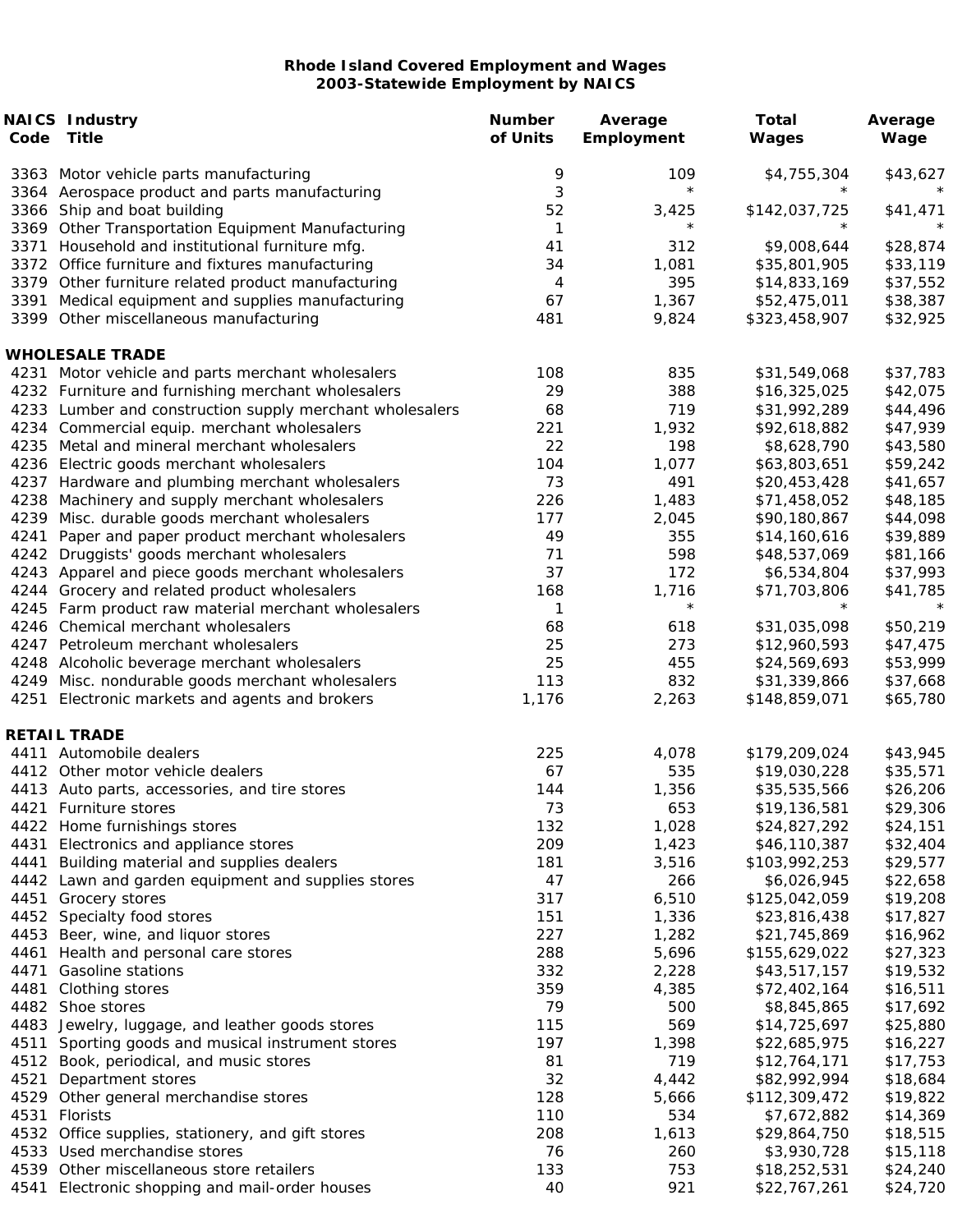|      | <b>NAICS Industry</b>                                                                               | <b>Number</b>  | Average        | <b>Total</b>            | Average  |
|------|-----------------------------------------------------------------------------------------------------|----------------|----------------|-------------------------|----------|
| Code | <b>Title</b>                                                                                        | of Units       | Employment     | Wages                   | Wage     |
|      | 4542 Vending machine operators                                                                      | 29             | 110            | \$3,249,659             | \$29,542 |
|      | 4543 Direct selling establishments                                                                  | 140            | 1,304          | \$48,507,237            | \$37,199 |
|      | <b>TRANSPORTATION &amp; WAREHOUSING</b>                                                             |                |                |                         |          |
|      | 4811 Scheduled air transportation                                                                   | 17             | 506            | \$16,965,005            | \$33,528 |
|      | 4812 Nonscheduled air transportation                                                                | 10             | 30             | \$1,664,303             | \$55,477 |
|      | 4831 Sea, coastal, and Great Lakes transportation                                                   | 8              | 143            | \$3,084,935             | \$21,573 |
|      | 4832 Inland water transportation                                                                    | 3              | $\star$        | $^\star$                |          |
|      | 4841 General freight trucking                                                                       | 140            | 1,471          | \$60,610,049            | \$41,203 |
|      | 4842 Specialized freight trucking                                                                   | 171            | 977            | \$30,299,933            | \$31,013 |
|      | 4851 Urban transit systems                                                                          | 1              | $\star$        | $^\star$                |          |
|      | 4852 Interurban and rural bus transportation                                                        | 5              | 126            | \$5,909,208             | \$46,898 |
|      | 4853 Taxi and limousine service                                                                     | 51             | 164            | \$3,832,785             | \$23,371 |
|      | 4854 School and employee bus transportation                                                         | 38             | 1,515          | \$25,502,119            | \$16,833 |
|      | 4855 Charter bus industry                                                                           | 7              | 185            | \$4,978,914             | \$26,913 |
|      | 4859 Other ground passenger transportation                                                          | 8              | 66<br>$\star$  | \$1,933,063             | \$29,289 |
| 4861 | Pipeline transportation of crude oil                                                                | $\mathbf{1}$   | $\star$        | $^\star$<br>$^\star$    | $\star$  |
|      | 4862 Pipeline transportation of natural gas                                                         | $\overline{c}$ | $\star$        | $^\star$                | $\star$  |
|      | 4869 Other pipeline transportation                                                                  | $\mathbf{1}$   |                |                         |          |
|      | 4871 Scenic and sightseeing transportation, land                                                    | 5              | 56             | \$918,830               | \$16,408 |
|      | 4872 Scenic and sightseeing transportation, water                                                   | 34             | 188            | \$3,257,665             | \$17,328 |
| 4881 | Support activities for air transportation                                                           | 17             | 179<br>$\star$ | \$4,271,334<br>$^\star$ | \$23,862 |
|      | 4882 Support activities for rail transportation                                                     | 1<br>18        | 162            | \$5,719,721             | \$35,307 |
|      | 4883 Support activities for water transportation<br>4884 Support activities for road transportation | 42             | 392            | \$11,482,225            | \$29,291 |
|      | 4885 Freight transportation arrangement                                                             | 36             | 238            | \$10,478,086            | \$44,026 |
|      | 4889 Other support activities for transportation                                                    | 9              | 41             | \$1,022,716             | \$24,944 |
|      | 4921 Couriers                                                                                       | 24             | 1,595          | \$52,232,159            | \$32,747 |
|      | 4922 Local messengers and local delivery                                                            | 21             | 186            | \$5,713,790             | \$30,719 |
|      | 4931 Warehousing and storage                                                                        | 29             | 1,149          | \$38,234,664            | \$33,276 |
|      | <b>INFORMATION</b>                                                                                  |                |                |                         |          |
|      | 5111 Newspaper, book, and directory publishers                                                      | 109            | 2,393          | \$88,156,703            | \$36,839 |
|      | 5112 Software publishers                                                                            | 135            | 837            | \$73,797,975            | \$88,170 |
|      | 5121 Motion picture and video industries                                                            | 47             | 625            | \$10,963,458            | \$17,542 |
|      | 5122 Sound recording industries                                                                     | 9              | 14             | \$328,745               | \$23,482 |
|      | 5151 Radio and television broadcasting                                                              | 27             | 750            | \$38,773,731            | \$51,698 |
|      | 5152 Cable and other subscription programming                                                       | 3              | $\star$        | $^\star$                |          |
|      | 5161 Internet publishing and broadcasting                                                           | 12             | 24             | \$671,631               | \$27,985 |
|      | 5171 Wired telecommunications carriers                                                              | 59             | 1,238          | \$86,128,298            | \$69,571 |
|      | 5172 Wireless telecommunications carriers                                                           | 15             | 300            | \$19,543,207            | \$65,144 |
|      | 5173 Telecommunications resellers                                                                   | 20             | 108            | \$7,961,479             | \$73,717 |
|      | 5174 Satellite telecommunications                                                                   | 1              | $^\star$       | $^\star$                |          |
|      | 5175 Cable and other program distribution                                                           | 28             | $\star$        | $^\star$                | $\star$  |
|      | 5181 ISPs and web search portals                                                                    | 23             | 48             | \$2,399,321             | \$49,986 |
|      | 5182 Data processing and related services                                                           | 76             | 2,944          | \$188,517,201           | \$64,034 |
|      | 5191 Other information services                                                                     | 43             | 518            | \$11,225,974            | \$21,672 |
|      | <b>FINANCE &amp; INSURANCE</b>                                                                      |                |                |                         |          |
|      | 5221 Depository credit intermediation                                                               | 296            | 8,675          | \$340,711,719           | \$39,275 |
| 5222 | Nondepository credit intermediation                                                                 | 166            | 2,029          | \$160,911,743           | \$79,306 |
|      | 5223 Activities related to credit intermediation                                                    | 186            | 1,840          | \$120,291,331           | \$65,376 |
| 5231 | Securities and commodity contracts brokerage                                                        | 87             | 1,830          | \$144,496,167           | \$78,960 |
| 5239 | Other financial investment activities                                                               | 114            | 1,895          | \$117,964,633           | \$62,250 |
| 5241 | Insurance carriers                                                                                  | 150            | 5,928          | \$322,169,202           | \$54,347 |
|      | 5242 Insurance agencies, brokerages, and related                                                    | 496            | 3,129          | \$157,029,117           | \$50,185 |
|      | 5251 Insurance and employee benefit funds                                                           | 9              | 35             | \$1,750,192             | \$50,005 |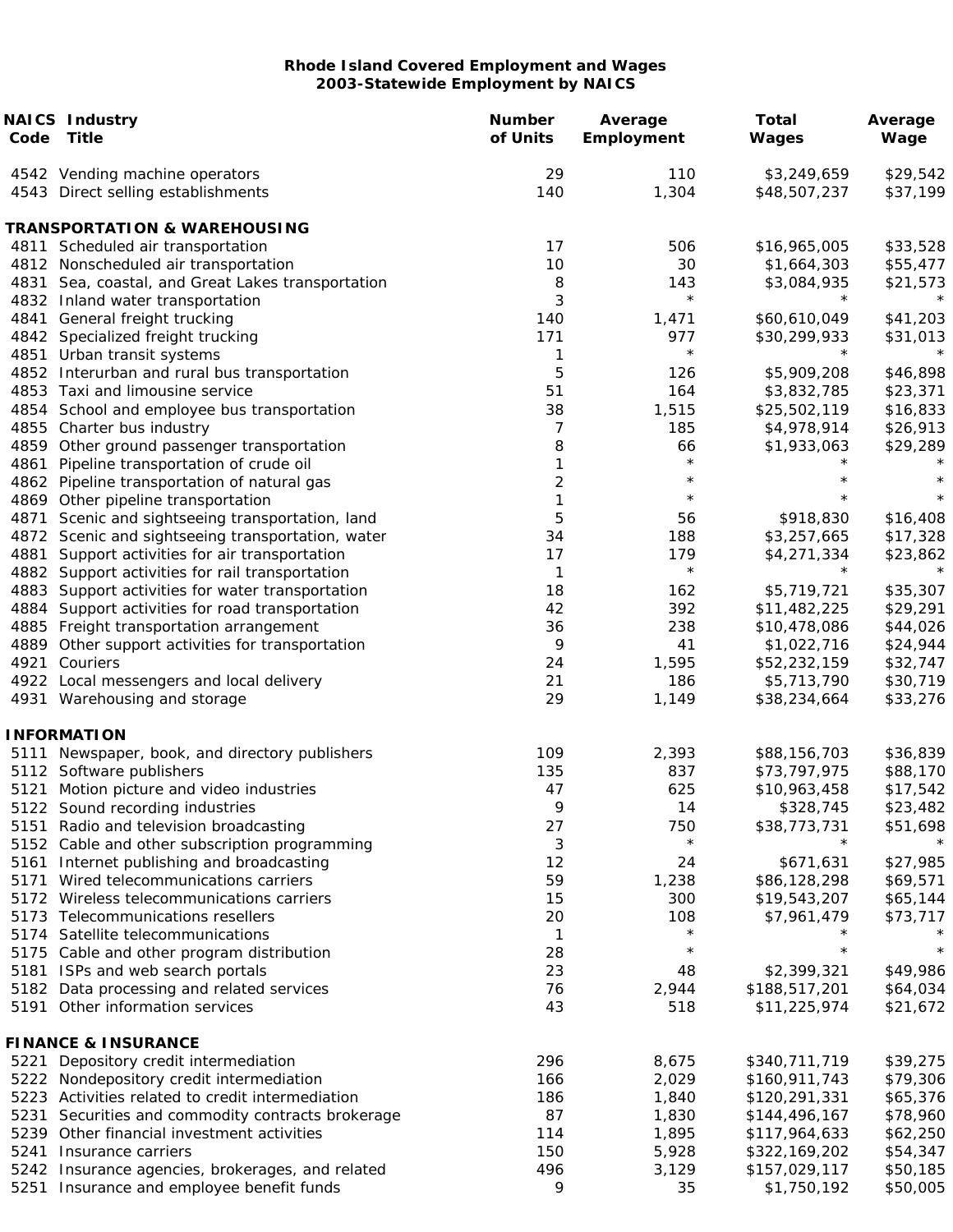| Code | <b>NAICS Industry</b><br>Title                                | <b>Number</b><br>of Units | Average<br>Employment | <b>Total</b><br>Wages | Average<br>Wage |
|------|---------------------------------------------------------------|---------------------------|-----------------------|-----------------------|-----------------|
|      | 5259 Other investment pools and funds                         | 9                         | 39                    | \$2,963,108           | \$75,977        |
|      | REAL ESTATE, RENTAL & LEASING                                 |                           |                       |                       |                 |
|      | 5311 Lessors of real estate                                   | 265                       | 999                   | \$31,976,486          | \$32,008        |
|      | 5312 Offices of real estate agents and brokers                | 231                       | 981                   | \$40,978,887          | \$41,773        |
|      | 5313 Activities related to real estate                        | 303                       | 2,190                 | \$78,717,477          | \$35,944        |
|      | 5321 Automotive equipment rental and leasing                  | 74                        | 777                   | \$21,378,827          | \$27,515        |
|      | 5322 Consumer goods rental                                    | 108                       | 841                   | \$14,098,182          | \$16,764        |
|      | 5323 General rental centers                                   | 29                        | 292                   | \$10,422,521          | \$35,694        |
|      | 5324 Machinery and equipment rental and leasing               | 48                        | 180                   | \$7,819,684           | \$43,443        |
|      | 5331 Lessors of nonfinancial intangible assets                | 5                         | 50                    | \$4,551,407           | \$91,028        |
|      | PROFESSIONAL, SCIENTIFIC, & TECHNICAL SERVICES                |                           |                       |                       |                 |
|      | 5411 Legal services                                           | 801                       | 3,920                 | \$202,125,595         | \$51,563        |
|      | 5412 Accounting and bookkeeping services                      | 471                       | 2,921                 | \$112,362,882         | \$38,467        |
|      | 5413 Architectural and engineering services                   | 467                       | 3,299                 | \$169,706,646         | \$51,442        |
|      | 5414 Specialized design services                              | 168                       | 490                   | \$20,792,348          | \$42,433        |
|      | 5415 Computer systems design and related services             | 587                       | 3,507                 | \$273,315,339         | \$77,934        |
|      | 5416 Management and technical consulting services             | 512                       | 1,843                 | \$104,908,402         | \$56,923        |
|      | 5417 Scientific research and development services             | 108                       | 749                   | \$41,663,689          | \$55,626        |
|      | 5418 Advertising and related services                         | 211                       | 975                   | \$47,379,686          | \$48,595        |
|      | 5419 Other professional and technical services                | 213                       | 1,596                 | \$44,512,559          | \$27,890        |
|      | <b>MANAGEMENT OF COMPANIES</b>                                |                           |                       |                       |                 |
|      | 5511 Management of companies and enterprises                  | 134                       | 7,606                 | \$637,353,565         | \$83,796        |
|      | <b>ADMINISTRATIVE &amp; SUPPORT &amp; WASTE MGMT SERVICES</b> |                           |                       |                       |                 |
|      | 5611 Office administrative services                           | 88                        | 942                   | \$42,219,905          | \$44,819        |
|      | 5612 Facilities support services                              | 16                        | 190                   | \$6,547,532           | \$34,461        |
|      | 5613 Employment services                                      | 365                       | 9,107                 | \$174,411,532         | \$19,151        |
|      | 5614 Business support services                                | 136                       | 1,236                 | \$31,772,039          | \$25,706        |
|      | 5615 Travel arrangement and reservation services              | 123                       | 1,710                 | \$49,915,613          | \$29,190        |
|      | 5616 Investigation and security services                      | 125                       | 2,149                 | \$43,650,906          | \$20,312        |
|      | 5617 Services to buildings and dwellings                      | 940                       | 5,600                 | \$115,148,472         | \$20,562        |
|      | 5619 Other support services                                   | 140                       | 619                   | \$11,439,966          | \$18,481        |
|      | 5621 Waste collection                                         | 54                        | 610                   | \$22,374,326          | \$36,679        |
|      | 5622 Waste treatment and disposal                             | 11                        | 319                   | \$16,056,583          | \$50,334        |
|      | 5629 Remediation and other waste services                     | 69                        | 339                   | \$12,196,814          | \$35,979        |
|      | <b>EDUCATIONAL SERVICES</b>                                   |                           |                       |                       |                 |
|      | 6111 Elementary and secondary schools                         | 95                        | 3,896                 | \$107,032,182         | \$27,472        |
|      | 6112 Junior colleges                                          | 2                         | $\star$               | $\star$               |                 |
|      | 6113 Colleges and universities                                | 17                        | 10,149                | \$435,835,466         | \$42,944        |
|      | 6114 Business, computer and management training               | 54                        | 510                   | \$17,397,256          | \$34,112        |
|      | 6115 Technical and trade schools                              | 27                        | 207                   | \$4,634,002           | \$22,386        |
|      | 6116 Other schools and instruction                            | 172                       | 839                   | \$14,385,394          | \$17,146        |
|      | 6117 Educational support services                             | 42                        | 239                   | \$9,193,144           | \$38,465        |
|      | <b>HEALTH CARE &amp; SOCIAL ASSISTANCE</b>                    |                           |                       |                       |                 |
|      | 6211 Offices of physicians                                    | 831                       | 7,873                 | \$458,392,799         | \$58,223        |
|      | 6212 Offices of dentists                                      | 400                       | 2,865                 | \$104,601,045         | \$36,510        |
|      | 6213 Offices of other health practitioners                    | 376                       | 2,045                 | \$64,550,079          | \$31,565        |
|      | 6214 Outpatient care centers                                  | 89                        | 2,613                 | \$82,086,242          | \$31,415        |
|      | 6215 Medical and diagnostic laboratories                      | 52                        | 892                   | \$51,177,109          | \$57,373        |
|      | 6216 Home health care services                                | 67                        | 3,014                 | \$67,517,505          | \$22,401        |
|      | 6219 Other ambulatory health care services                    | 31                        | 880                   | \$25,997,281          | \$29,542        |
|      | 6221 General medical and surgical hospitals                   | 12                        | 17,228                | \$697,013,934         | \$40,458        |